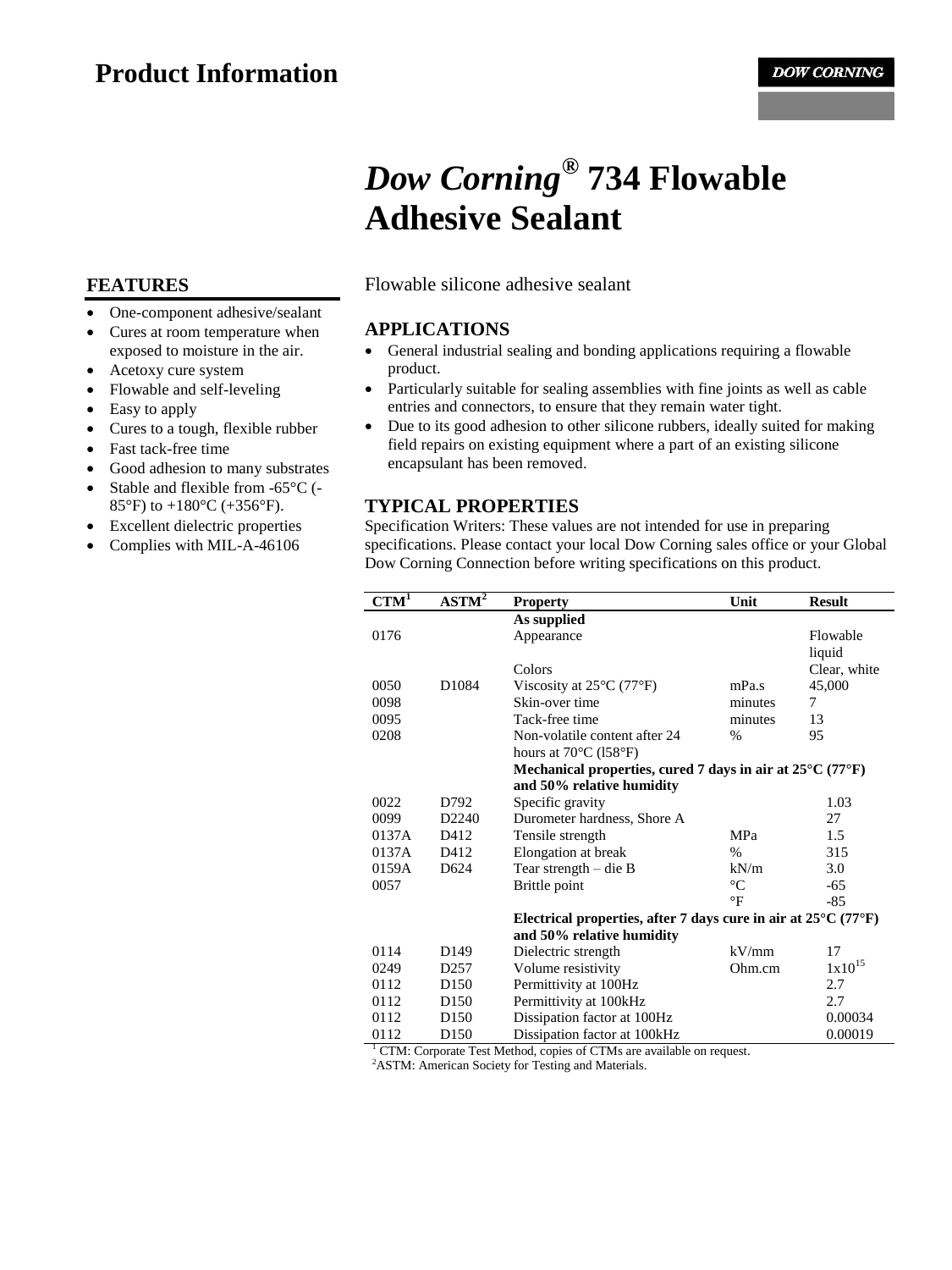### **HOW TO USE**

**Substrate preparation**

All surfaces must be clean and dry. Degrease and wash off any Contaminants that could impair adhesion. Suitable solvents include isopropyl alcohol, acetone or methyl ethyl ketone.

Unprimed adhesion may be obtained on many substrates such as glass, metals and most common engineering plastics. Substrates to which good adhesion is normally not obtained include PTFE, polyethylene, polypropylene and related materials.

For maximum adhesion, the use of *Dow Corning*® 1200 OS Primer is recommended. After solvent cleaning, a thin coat of *Dow Corning* 1200 OS Primer is applied by dipping, brushing or spraying. Allow primer to dry for 15 to 90 minutes at room temperature and a relative humidity of 50% or higher.

## **HOW TO APPLY**

Apply *Dow Corning ®* 734 Flowable Adhesive Sealant to the prepared surfaces in a uniform thickness of 0.25 to 0.75mm. If the adhesive is to be used to bond two surfaces, apply it only to one surface and allow it to establish a uniform contact before putting the other surface in place. When placing the second, use enough pressure to spread the adhesive and displace any trapped air.

On exposure to moisture, the freshly applied material will "skinover" in about 7 minutes at room temperature and 50% relative humidity. Any tooling should be completed before this skin forms.

#### **Cure time**

After skin formation, cure continues inward from the surface. In 24 hours (at room temperature and 50% relative humidity) *Dow Corning* 734 Flowable Adhesive Sealant will cure to a depth of about 3mm. Very deep

sections, especially when access to atmospheric moisture is restricted, will take longer to cure completely. Cure time is extended at lower humidity levels.

Before handling and packaging bonded components, users are advised to wait a sufficiently long time to ensure that the integrity of the adhesive seal is not affected. This will depend on many factors and should be determined by the user for each specific application.

#### **Compatibility**

*Dow Corning* 734 Flowable Adhesive Sealant releases a small amount of acetic acid during cure. This may cause corrosion on some metallic parts or substrates, especially in direct contact or when the cure is carried out in a totally enclosed configuration which would not allow cure by-products to escape.

# **HANDLING PRECAUTIONS**

Product safety information required for safe use is not included. Before handling, read product and safety data sheets and container labels for safe use, physical and health hazard information. The material safety data sheet is available on the Dow Corning Web site at dowcorning.com. You can also obtain a copy from your local Dow Corning sales representative or Distributor or by calling your local Dow Corning Global Connection.

# **STORAGE**

Product should be stored at or below 32°C (90°F) in original, unopened containers. The most upto-date shelf life information can be found on the XIAMETER® Web site in the Product Detail page under Sales Specification.

As *Dow Corning* 734 Flowable Adhesive Sealant cures by reaction with moisture in air, keep the container tightly sealed when not in replacement of any product shown to be other than as warranted.

use. A plug of used material may form in the tip of a tube or cartridge during storage. This is easily removed and does not affect the remaining contents.

# **LIMITATIONS**

This product is neither tested nor represented as suitable for medical or pharmaceutical uses.

# **HEALTH AND ENVIRONMENTAL INFORMATION**

To support Customers in their product safety needs, Dow Corning has an extensive Product Stewardship organization and a team of Product Safety and Regulatory Compliance (PS&RC) specialists available in each area. For further information, please see our Web site, dowcorning.com or consult your local Dow Corning representative.

# **LIMITED WARRANTY INFORMATION – PLEASE READ CAREFULLY**

The information contained herein is offered in good faith and is believed to be accurate. However, because conditions and methods of use of our products are beyond our control, this information should not be used in substitution for customer's tests to ensure that our products are safe, effective, and fully satisfactory for the intended end use. Suggestions of use shall not be taken as inducements to infringe any patent.

Dow Corning's sole warranty is that our products will meet the sales specifications in effect at the time of shipment.

Your exclusive remedy for breach of such warranty is limited to refund of purchase price or